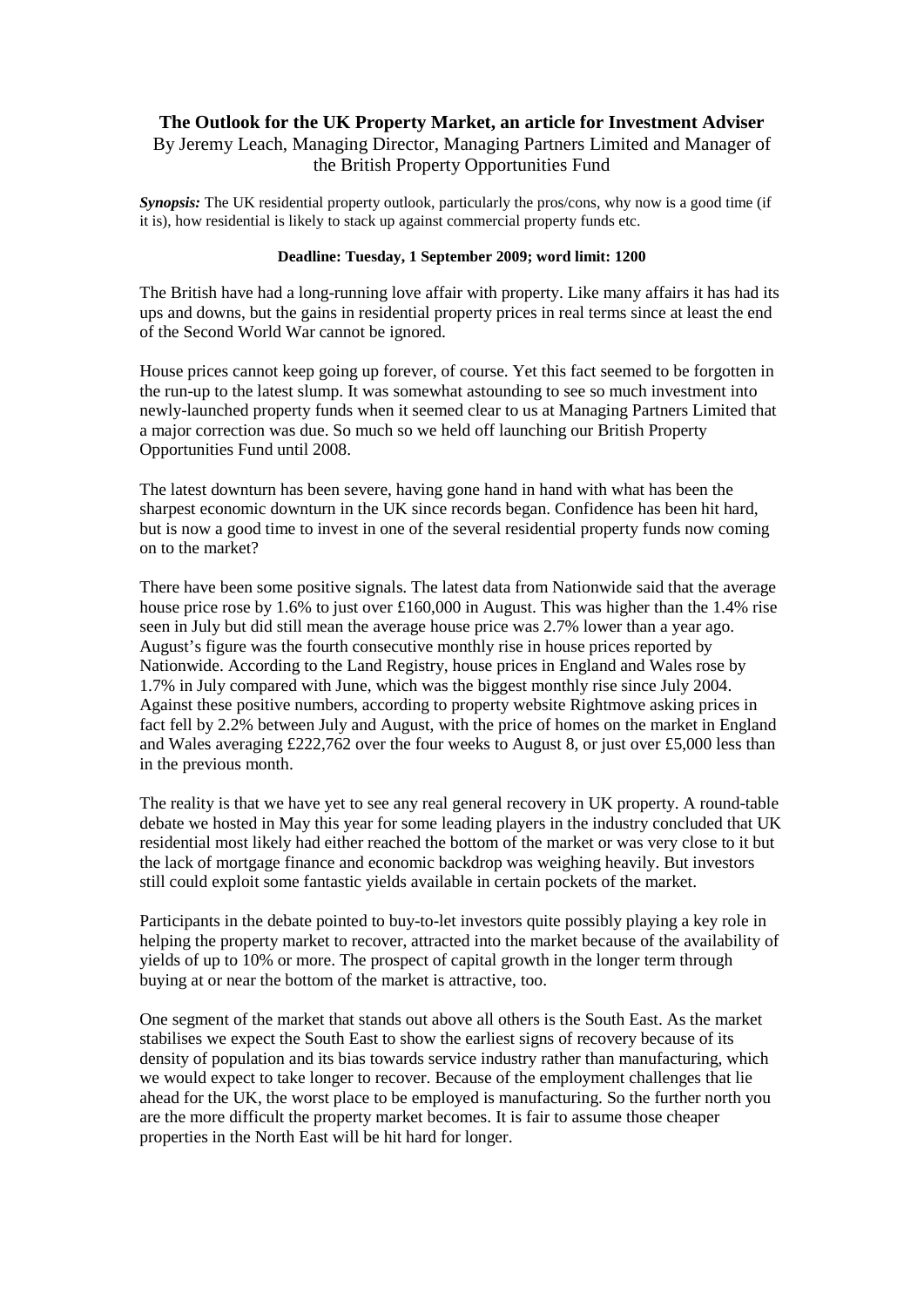It appears that many agents across the country are pricing stock much more realistically so that the properties become more attractive to a larger number of potential buyers, which is leading to bidding wars that are influencing sales prices in certain areas. In London and the South East, a lack of stock is exacerbating this issue. The London market remains busy, probably assisted by European buyers looking to take advantage of the weak pound.

Key factors supporting investment in the South East include:

- The South East has already seen a considerable correction in property prices and rental yields of between 7% and 10% are now achievable, making property values extremely attractive. These types of yield suggest that house prices in the South East are reasonable, which would indicate that we are not too far from the bottom of the market.
- The South East has always had higher, more robust property values because of inherent local affluence and therefore the rise in property prices has not been as exponential in the South East as in other regions where property prices have been pushed to dizzy heights by buy to let investors.
- The South East has a much greater density of population that has continued to be a market driver for higher house prices and affordability levels have sustained greater property values as result of higher salary levels.
- There has been a shortage of housing in the South East since the Second World War and with a continued increase in economic migration, the demand for new homes in the South East will continue to rise during a period of time when new home construction is at a critically low level. When the property market turns, demand will outstrip supply.
- The region has a greater concentration of financial and service related industry, which is the sector that is likely to see more rapid recovery whereas the north of England has a larger manufacturing base where greater numbers of employees are reliant on the prosperity of industrial companies that will take a great deal longer to recover.

Until quite recently, to invest in a "property" fund to all intents and purposes really meant investing in commercial assets as far as UK retail investors were concerned. There are now some very strong yields to be obtained in the commercial property sector and many commercial properties are currently attractively priced for cash-rich funds and investors. Commercial property values are now down by around 40% since their peak in 2007. This means there are a number of attractive opportunities in this market and again, current yields, even allowing for a realistic estimate of tenant fallout, will provide a strong real return.

Yields of 8% and 9% are available at present on commercial property that could also see some strong capital growth in the longer term. Compelling valuations, a degree of transparency and a relatively secure income are returning to the commercial property market and for that reason we are looking to increase our exposure to this asset class, although investors still need to tread carefully and choose a property that is in a good spot with reliable tenants and which is undervalued.

But investors interested in the commercial property sector should avoid the larger and older property funds because of the challenges they face as a result of holding a lot of legacy property bought at the top of the market. Many of these funds put up barriers to investors withdrawing their cash because of the liquidity issues involved in selling the underlying assets in a depressed market. Many investors have had to wait many months to cash in their units, and even then incurring big losses and it will take a considerable period of time for these